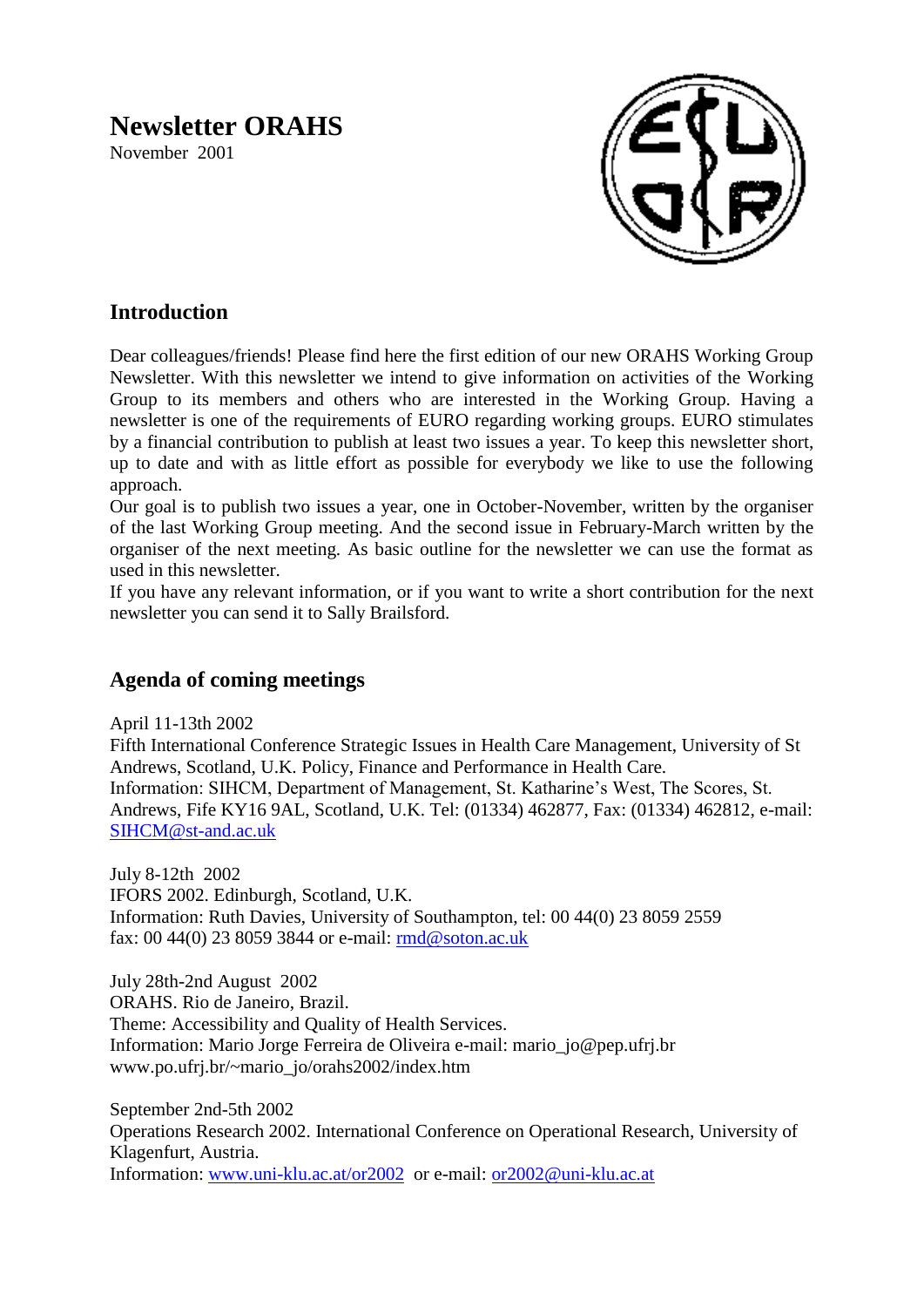## **2001 meeting**

The last Working Group meeting was held from July 30th-August 3rd, at the University of Vienna, Austria and was organised by Marion Rauner. This was a very well organised meeting with presentations of high quality papers.

The theme of the meeting was Prevention and Health Promotion in the 21st Century: planning for Scarce Resources. In total 40 participants were involved in the scientific programme (29 working group members and 11 Austrian colleagues). In total 30 papers were presented. Guest speaker was professor Margaret Brandeau from Stanford University, who gave an overview paper on AIDS policy modelling. The proceedings of the ORAHS2000 meeting in Glasgow were presented in the Vienna meeting. For extra copies contact Jackie Riley (e-mail:  $\pi \in \mathbb{R}$  ac.uk) The proceedings of the papers presented in Vienna will be edited by Marion Rauner and Prof. Kurt Heidenberger, and will be published by Peter Lang. Marion Rauner, Prof. Kurt Heidenberger and Jan Vissers are also preparing an EJOR Special Issue on Health. For more information, contact Marion Rauner [\(marion.rauner@univie.ac.at\)](mailto:marion.rauner@univie.ac.at) or visit the home page of the ORAHS2001 meeting (www.bwl.univie.ac.at/bwl/inno/orahs2001.html)..

See below a picture taken of participants and accompanying persons at the stairs of the Rathaus, before the conference dinner.



As part of the social programme we visited the Vienna General Hospital, a modern university hospital with 2,500 beds. This hospital is constructed in a very spacious way and has an impressive extensive underground transport system. We had a civic reception at the Town Hall, a visit to Schönbrunn Palace and a trip to Wachau, where we visited the Melk